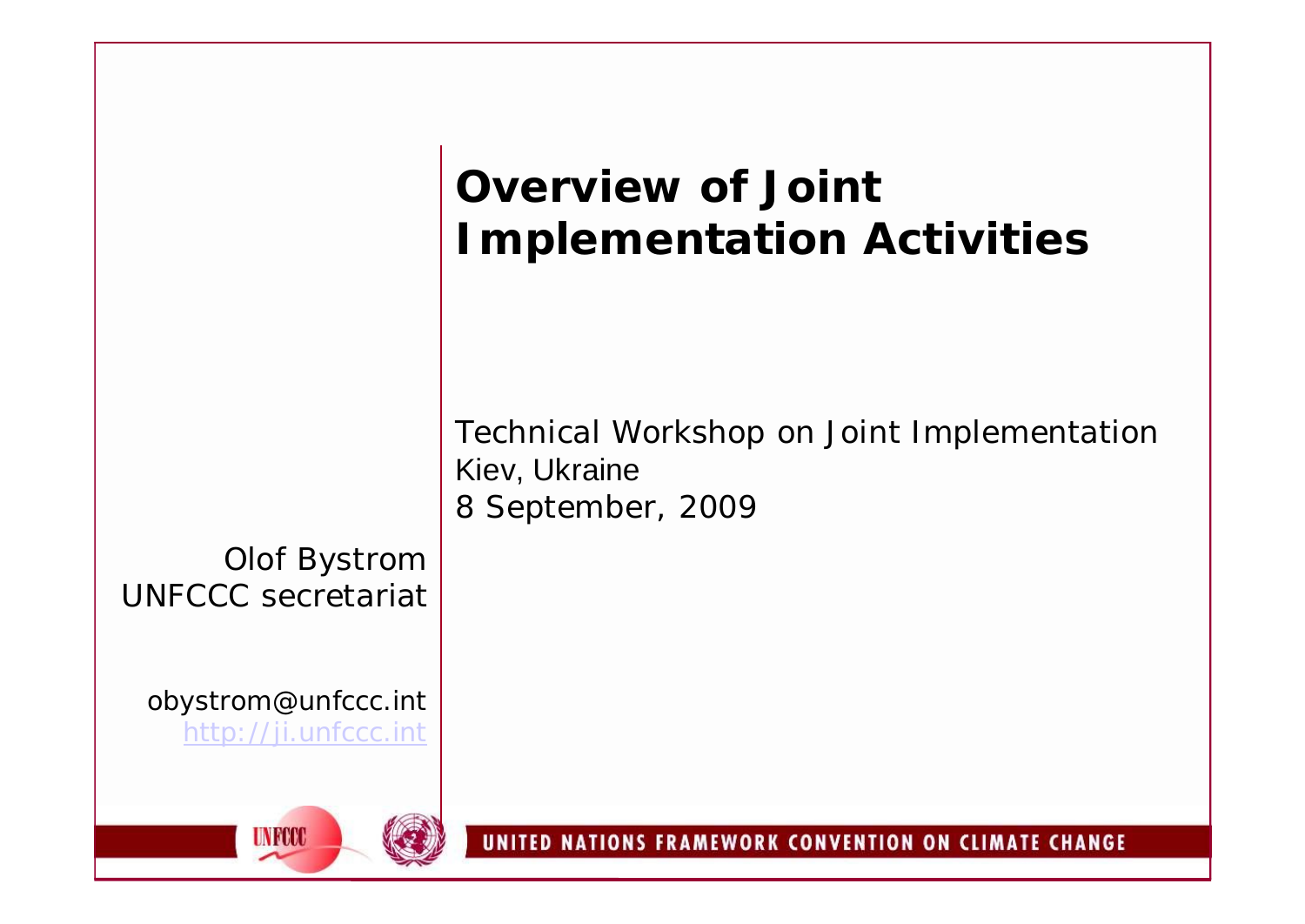## **Background** | Overview

- **JI became operational in 2006**
- **The commitment period during which Emission Reduction Units (ERUs) can be earned cover 2008-12 only.**
	- Projects starting operation as early as 2000 may be eligible
	- ERUs after 2012 uncertain pending development of post-Kyoto framework
- **Two tracks for JI projects:**

**UNFCCC** 

• **Track 1.** Project approvals managed entirely by host Party

• **Track 2.** Project approvals managed by a combination of host Party and the Joint Implementation Supervisory Committee (JISC) with the support of accredited independent entities (AIEs)

• **In total, 65 Track 1 and 193 track 2 projects published on UNFCCC JI website covering 350+ MMt of CO2e in the 2008-12 period**

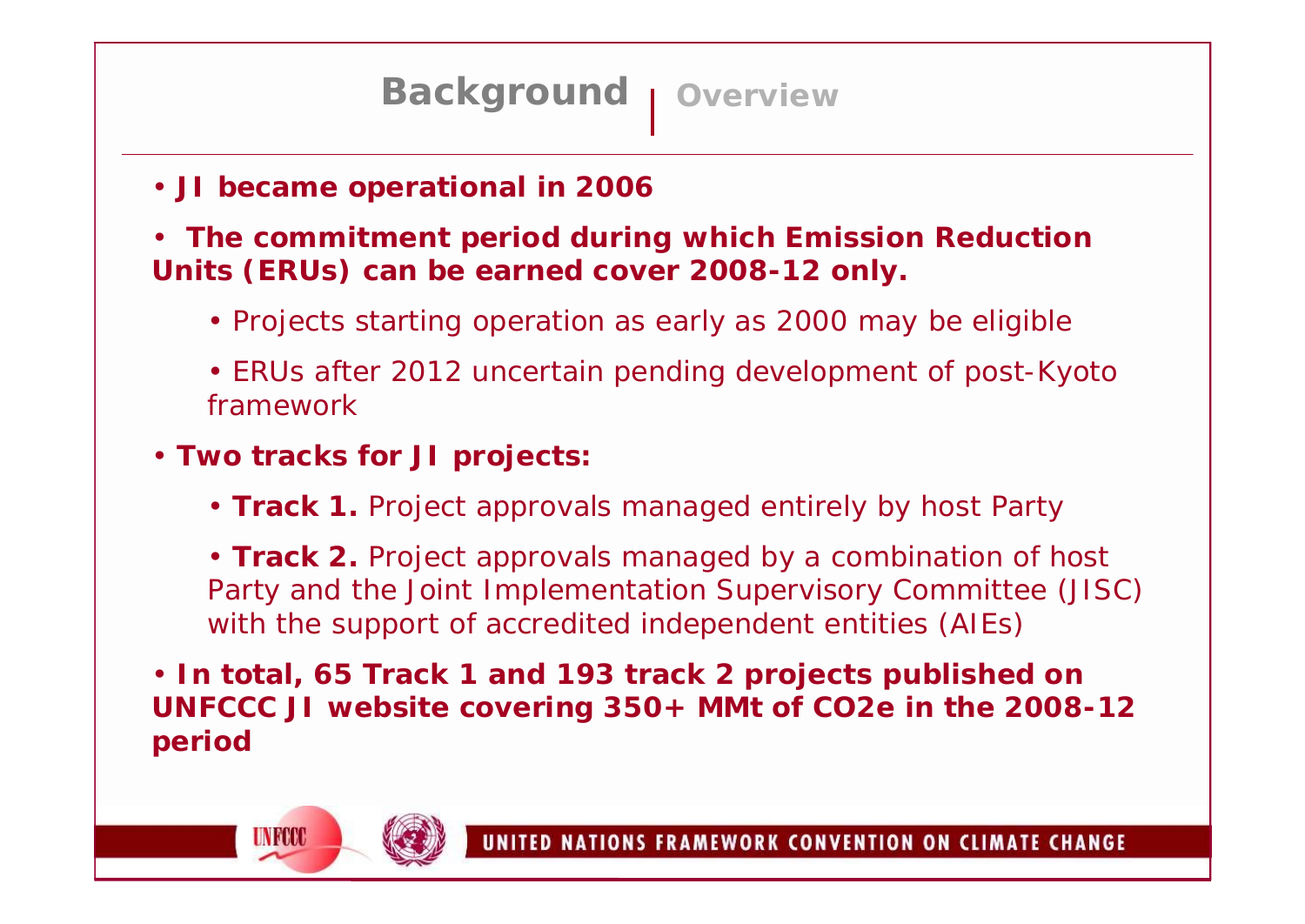# **Track 2 Status** | Project design documents



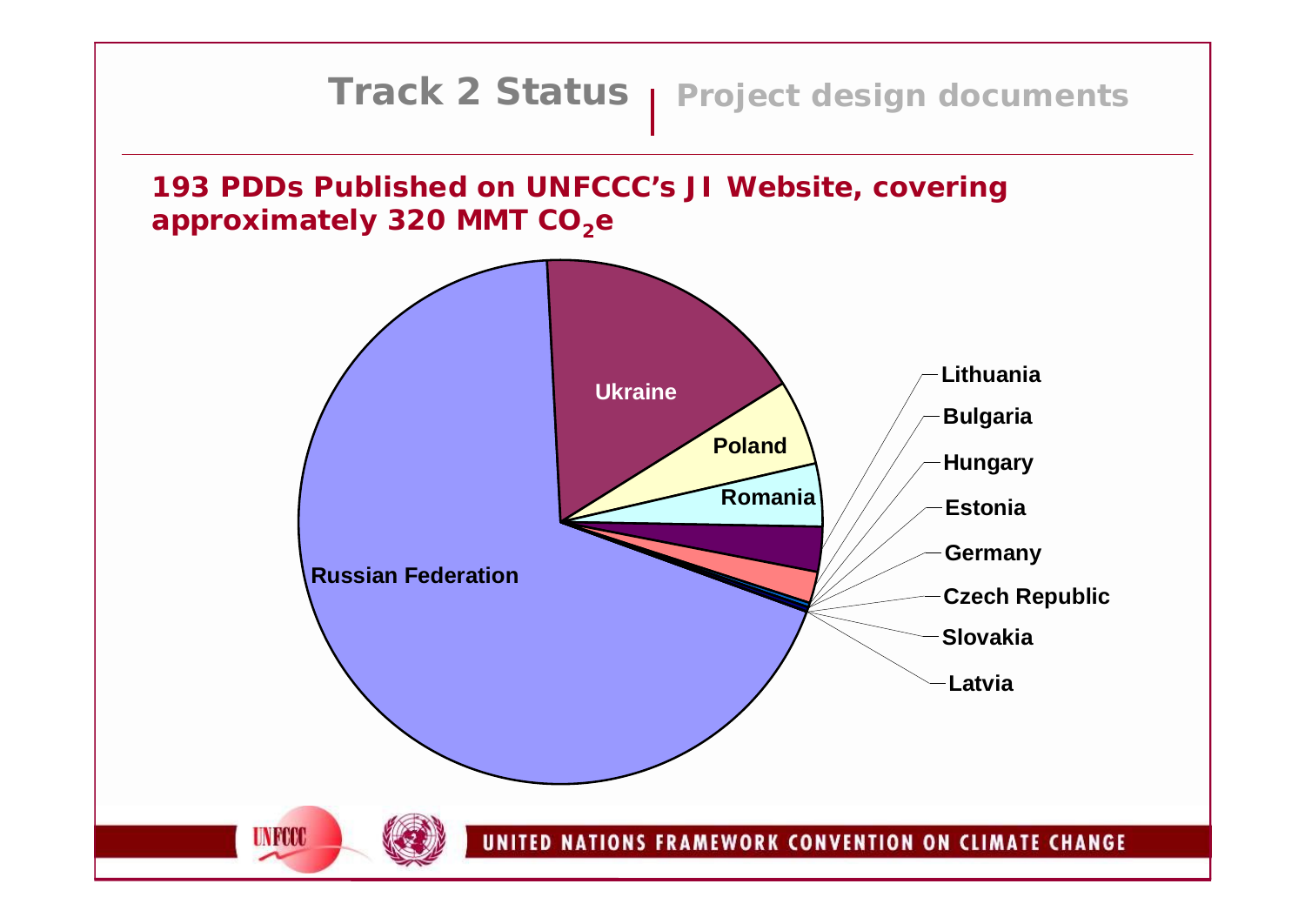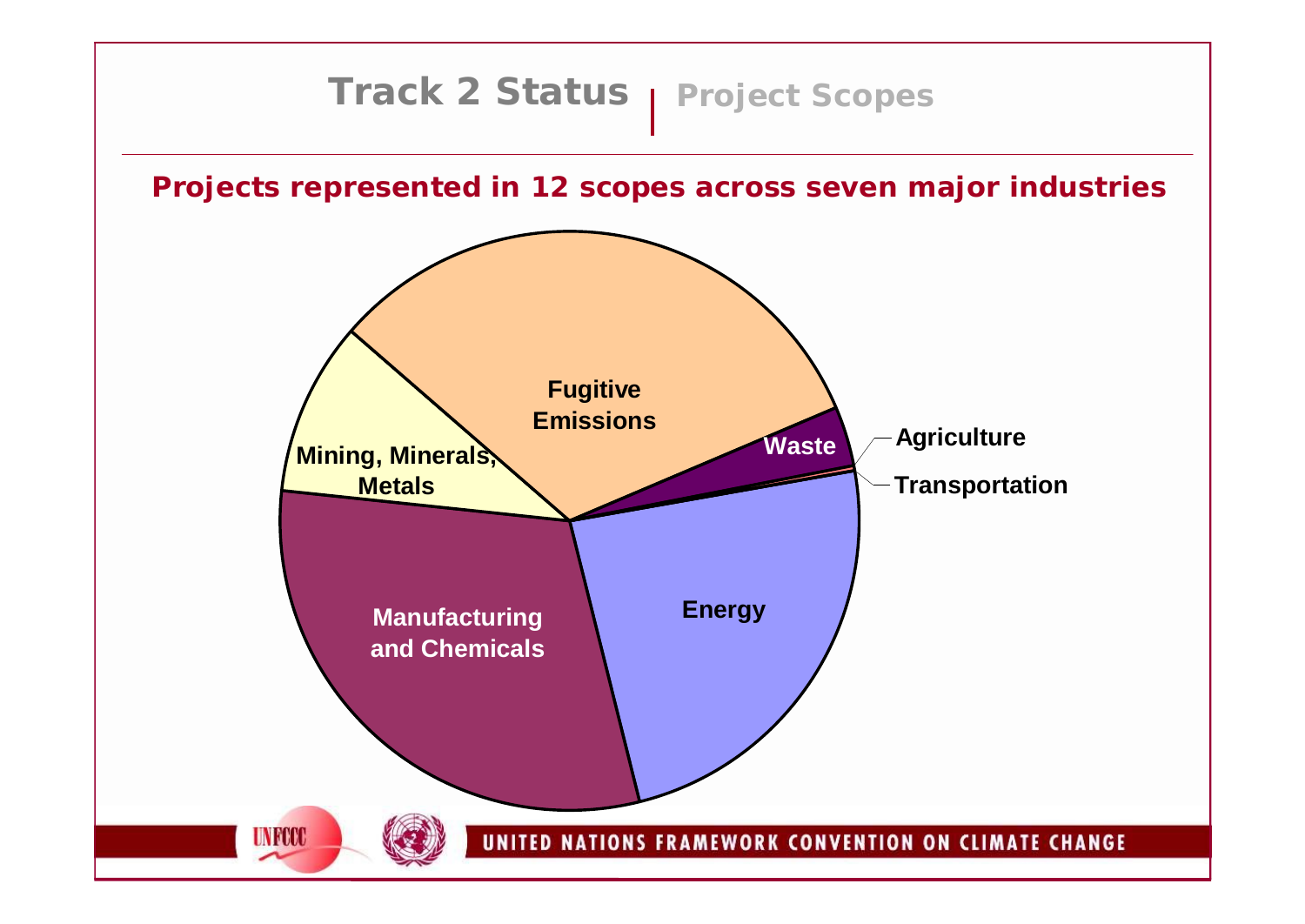# **Track 2 Status** | Project Approvals • **Nine PDD Determinations finalized 250** • **Three projects with monitoring reports, progressing with verification200 STOCE in Signal TodonN**<br>stop **150 100 50** oP2GTodortN **Number of Track Submaries 0 PDDs Determinations Monitoring/ Verification UNFCCC** UNITED NATIONS FRAMEWORK CONVENTION ON CLIMATE CHANGE

₽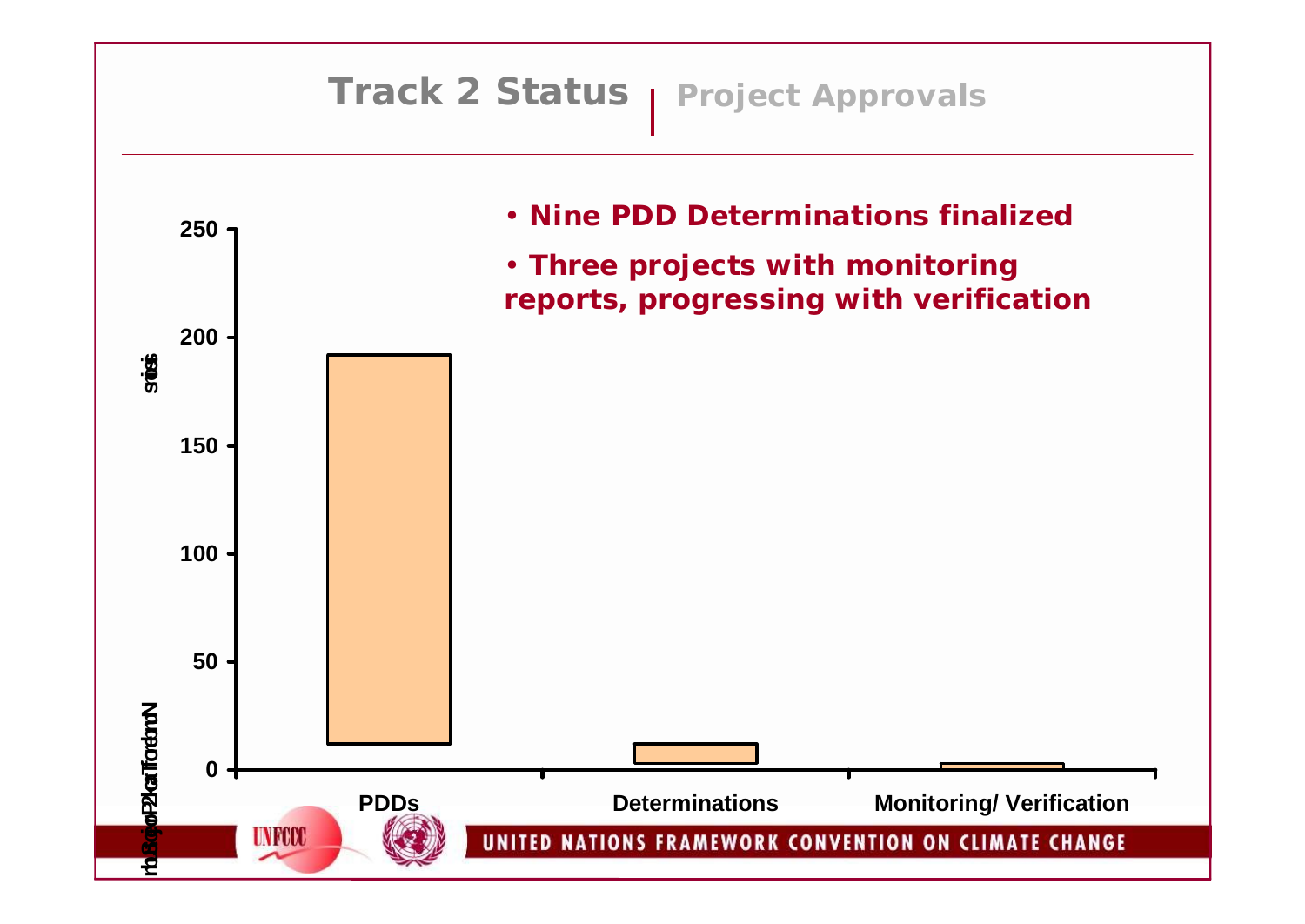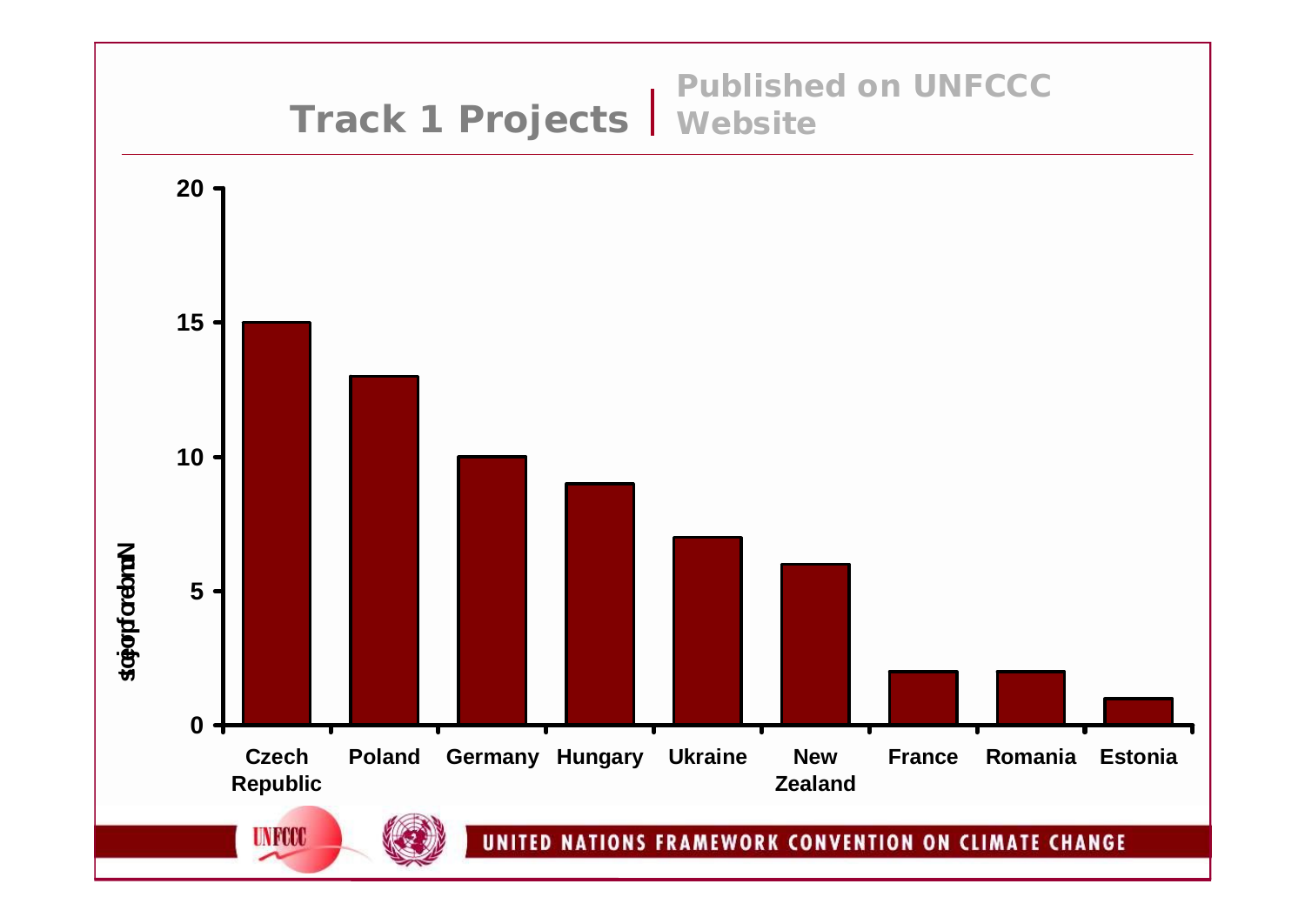## **Accreditation** | Background and Status

#### **Accreditation process**

• Launched on 15 November 2006 (application from 6 October 2006)

### **Status of applications** (as of end August 2009)

- 15 applications
- 3 entities accredited
	- − TUV-SUD Industrie Services GmbH
	- − SGS United Kingdom Ltd.
	- − Bureau Veritas Certification Holding SAS

### **Accreditation panel (JI-AP)**

• 18 meetings so far (every 2-3 months)

#### **Roster of experts**

**UNROO** 

• 41 experts on the roster for assessment of independent entities

#### **Issues under consideration**

- Revision of JI accreditation procedure
- Elaboration of accreditation requirements
- On-line training for assessment experts

UNITED NATIONS FRAMEWORK CONVENTION ON CLIMATE CHANGE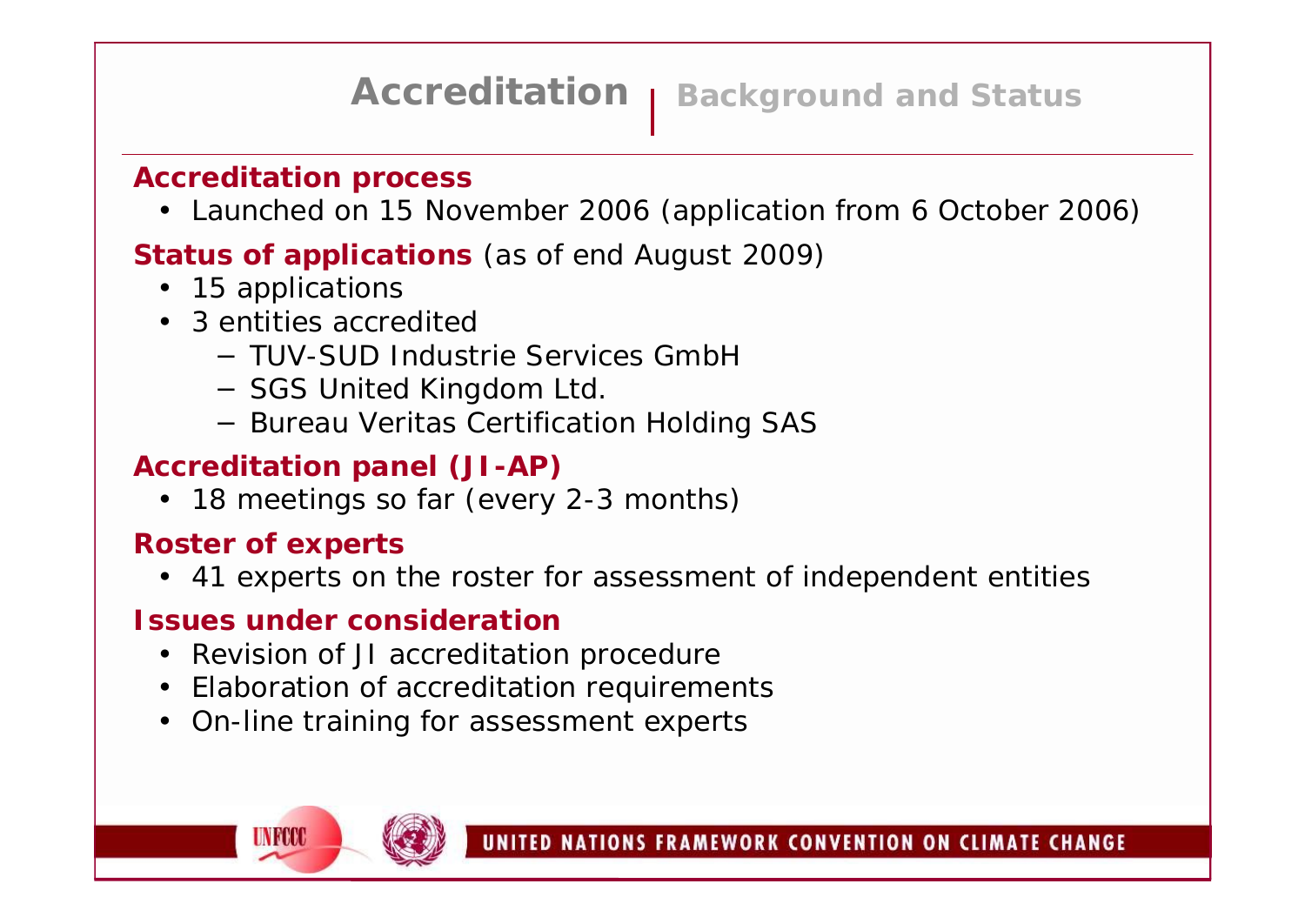#### • 15 applications, of which 13 are DOEs

| Ref No. | <b>Entity name</b>                                                                   | <b>Sectoral scopes</b><br>applied |
|---------|--------------------------------------------------------------------------------------|-----------------------------------|
| 0001    | Det Norske Veritas Certification AS (DNV)                                            | 1-15 (all scopes)                 |
| 0002    | <b>Japan Quality Assurance Organization (JQA)</b>                                    | 1-15 (all scopes)                 |
| 0003    | Deloitte Tohmatsu Evaluation and Certification Organization Co., Ltd (Deloitte-TECO) | 1-10, 12-13, 15                   |
| 0004    | Lloyd's Register Quality Assurance Ltd. (LRQA)                                       | $1 - 13$                          |
| 0005    | JACO CDM., LTD (JACO)                                                                | $1 - 14$                          |
| 0006    | <b>Japan Consulting Institute (JCI)</b>                                              | $1-5, 8-11, 13$                   |
| 0007    | <b>Bureau Veritas Certification Holding SAS (BVC Holding SAS)</b>                    | 1-15 (all scopes)                 |
| 0008    | <b>TUV SUD Industrie Service GmbH (TUV-SUD)</b>                                      | 1-15 (all scopes)                 |
| 0009    | Spanish Association for Standardisation and Certification (AENOR)                    | 1-15 (all scopes)                 |
| 0010    | <b>SGS United Kingdom Limited (SGS)</b>                                              | 1-15 (all scopes)                 |
| 0011    | TUV NORD CERT GmbH (TUV NORD)                                                        | 1-15 (all scopes)                 |
| 0012    | <b>TUV Rheinland Japan Ltd. (TUV Rheinland)</b>                                      | 1-15 (all scopes)                 |
| 0013    | <b>Swiss Association for Quality and Management Systems (SQS)</b>                    | 1-15 (all scopes)                 |
| 0014    | <b>KPMG Advisory N.V. (KPMG)</b>                                                     | $1-4, 13$                         |
| 0015    | <b>Germanischer Lloyd Certification GmbH (GLC)</b>                                   | $1-3, 7, 10, 13$                  |